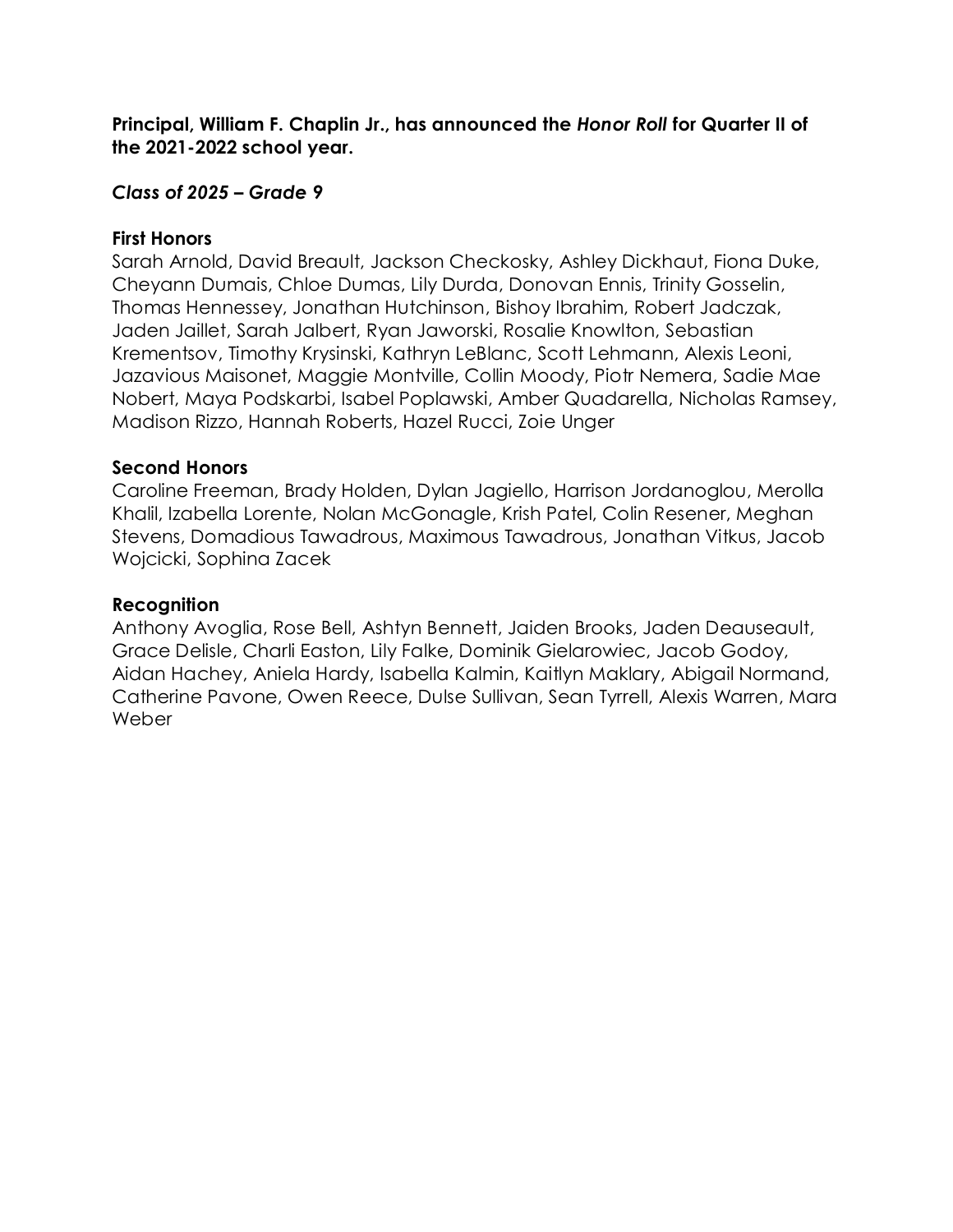## *Class of 2024 – Grade 10*

### **First Honors**

Madison Barnett, Nicolas Benoit, Ayla Brissette, Kelsy Brown, Ethan Casey, Allison Castaneda-Moreno, David Cranney, Nicholas Damelio, Hayden Davis, Nicholas Dell'Ovo, Kaelyn Donovan, Cora Dubey, Arlo Dzik, Jacob Fredette, Kathryn Gadoury, Grace Garon, Leah Garvey, Liam Gravel, Chloe Graves, Daniel Gronek, Katelyn Hakala, Zachary Hebert, Heidi Jarosz, Ola Jaroszewski, Kierce Jarvis, Rebecca Joesten, Athena Karas, Harry Kennan, Owen Kondek, Kyle LeBlanc, Joanna Lepper, Daniel Lincoln, Alberto Lockward, Cayleigh Mayen, Sofia McCarty, Lillian Nelson, Savannah Padgett, Madelyn Parker, Rushi Patel, Leo Perry, Luke Poirier, Kayla Pospesel, Adrien Roach, Athanasia Towadros, Athanasios Towadros, Jillian Treveloni, Gavin Wallace, Helene Weimbs, Zachary Wennerberg, Agatha White, Kaden Wintle, Emma Yaede,

### **Second Honors**

Daniel Adamuska, Vanessa Baclawski, Kylie Berthiaume, Adwoa Boateng, Abigail Boggio, Nathan Card, Jianna Clouthier, Skylar Condo, Quinn Cushing, Logan Daniels, Jada Franszen, Kyra Hennessey, Juliana Lancette, Alexander Lanpher, Payton Leone, Morgan Lewandowski, Jethro Mensah, James Palfreman, Sofia Poplawski, Lauren Reilly, Rachel Reynolds, Ashton Sirimongkhoune, Andrew Sullivan

## **Recognition**

Yanitxy Aviles, Katelyn Rae Choinski, Roksana Chruslicka, Meghan D'Acri, Camron Dagnese, Camden Desmarais, Emily Grammer, Ryan Gravel, Nyomi Hardy-Quamina, Bianca LaTulippe, Samantha Lotter, Rowan Magee, Andruw Martinez, Sophia McClay, Lucas Miglionico, Mackenzie Millette, Gregory Moreno Bernal, Emilio Navarro, Kassandra Peloquin, Joseph Salonis, Kylie St. Laurent, Maggie Sullivan, Lea Vanskike, Gianna Verdolino, Emily Zanauskas, Greyson Zimmer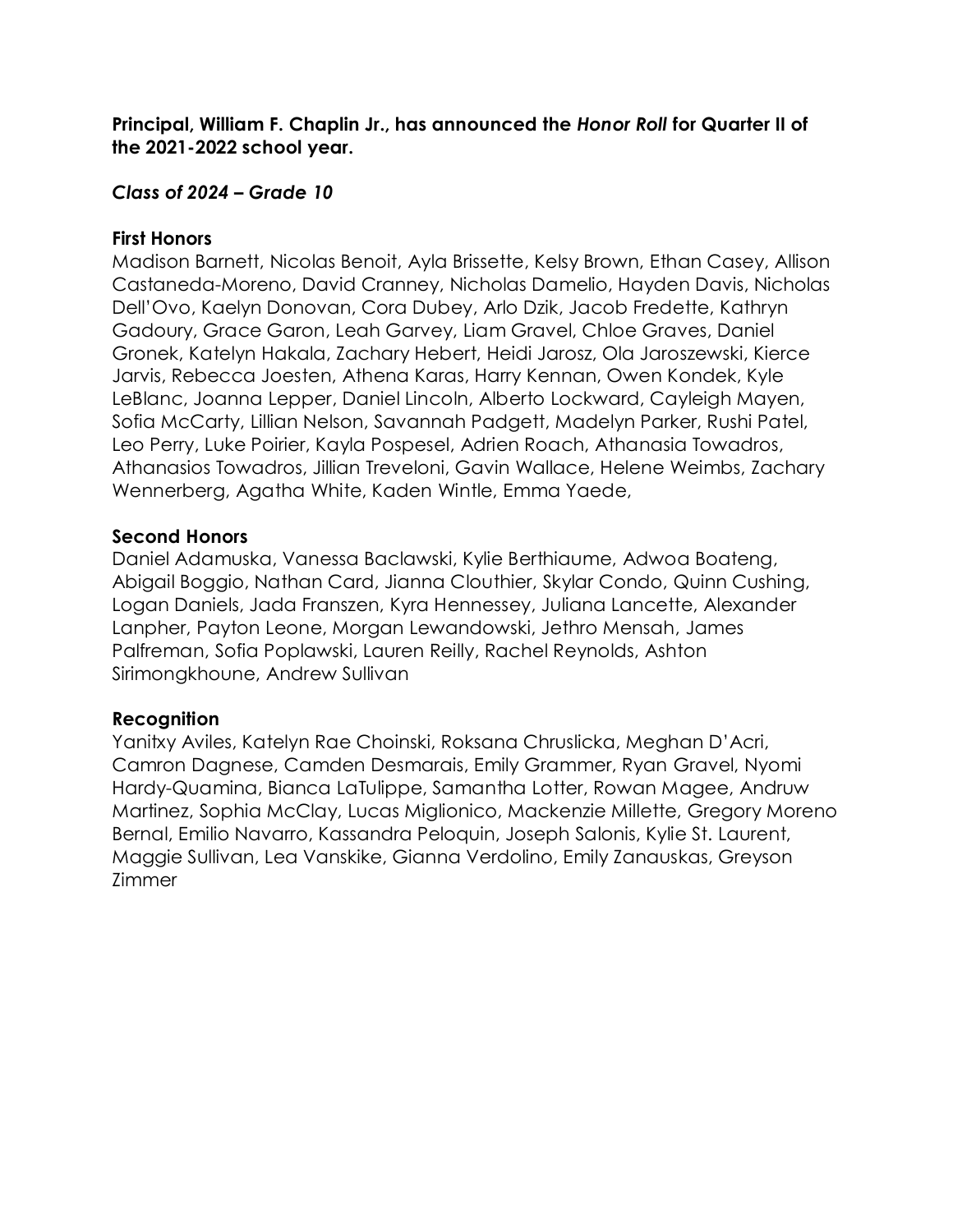## *Class of 2023 – Grade 11*

#### **First Honors**

Grace Bateman, Sofia Beaulieu, Ryan Berk, Emma Bousquet, Jacob Brodeur, Samantha Bullen, Augustus Cederman, Victoria Chamberlain, Jillian Cloutier, Colleen Cumming, Connor Daniel, Christopher Davey, Abigail DeWitt, Caroline Doering, Brady Donahue, Emma Drake, Aidan Dugan, Marlee Eckbold, Adam Faucher, Genisa Filep, Haleigh Garrepy, Emma Girasuolo, Kaia Gray, Julia Hickey, Abbigael Hill, Keller Holmes, Aria Humphries, Madeleine Johnson, Alicia Kirwin, Olivia Krukonis, Leah Leclair, Abigail Lombardi, Joseph Montville, Nicole Moore, Manar Morgan, Natalie Nayfeh, Neo Phommachanh, Maria Piekarczyk, Alek Poirier, Rami Rachid, Sydney Roland, Jocelyn Sitko, Alice Torres, Francisco Torres, Julie Traverso, Jocelyn Van Minos, Emma White, Hannah White, Meridan Wildes, Gregory Winans, Ashley Wojcicki, Olivia Youssef, Rileigh Zacek

### **Second Honors**

Yarellys Acosta Bernazar, Ellen Butler, Alexander Card, Shaylan Cashman, Olivia Cranney, Victoria Cravedi, Hanna Gamelli, Ashley Gendreau, Emma Gulkin, Luke Miller, Emery Mullen, Mason Paine, Zachary Rivas, Natalia Rucinski, Natalia Sudyka, Andrew Trudel, Nicholas Veronis, Ashlee Zaleski, Rachel Zannotti

#### **Recognition**

Austin Ayotte, Lily Bateman, Jaidyn Brosnihan, Braden Bullard, Taylor Burdett, Caitlyn Bussiere, Joshua Carroll, Elena Cronin, Caiden Dumas, Daniel Durda, Ashley Erickson, Cameron Fitton, Alayna Gadoury, Kellen Kinnes, Rachel Lolax, Olivia Lombardi, Alison Lotter, Nicole Machado, Maxton McPhee, Johnathan Norman, Colin O'Brien, Tenderness Onyekwere, Pancham Patel, Nicholas-James Penesis-Lawrence, Damien Petrie, Angelina Ramirez, Kiely Raucci, Emily Riopel, Olivia Salem, Daniel Vitkus, Kaitlyn Woodson, Joy Youssef